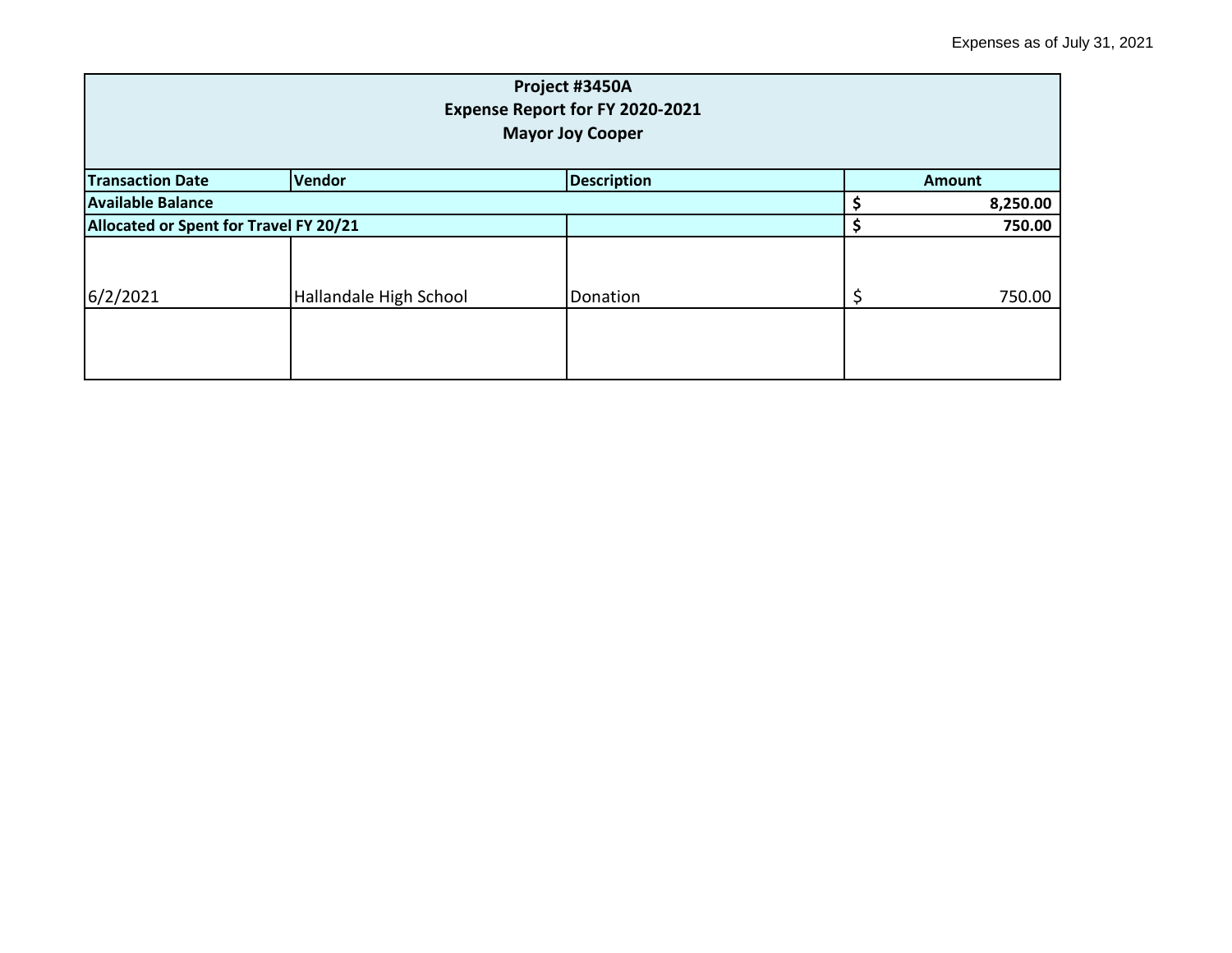| Project #3450J<br>Expense Report for FY 2020-2021<br><b>Vice Mayor Mike Butler</b> |  |  |  |               |  |
|------------------------------------------------------------------------------------|--|--|--|---------------|--|
| Vendor<br><b>Description</b><br><b>Transaction Date</b>                            |  |  |  | <b>Amount</b> |  |
| <b>Available Balance</b>                                                           |  |  |  |               |  |
| Allocated or Spent for Travel FY 20/21                                             |  |  |  |               |  |
|                                                                                    |  |  |  |               |  |
|                                                                                    |  |  |  |               |  |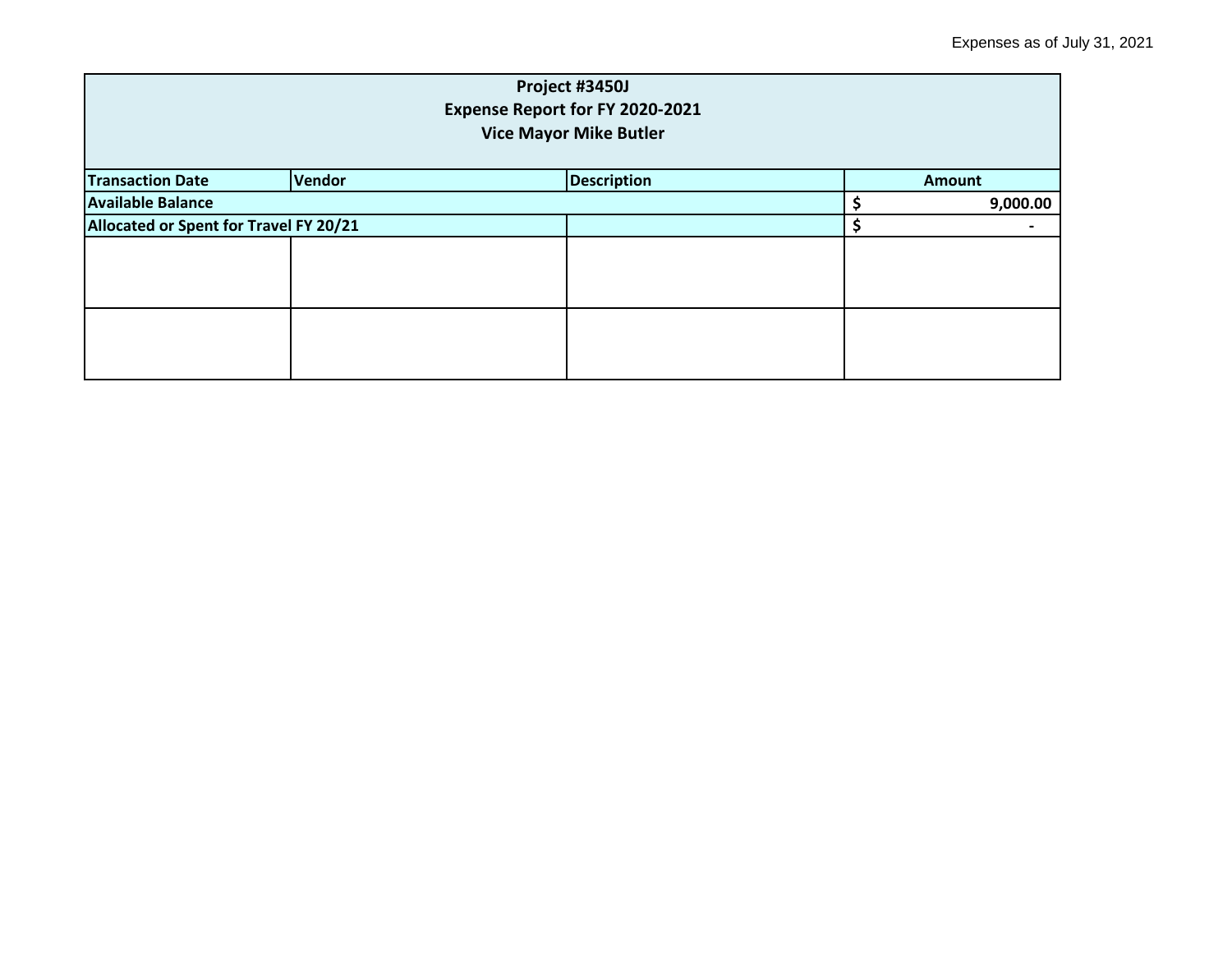| Project #3450L<br>Expense Report for FY 2020-2021<br><b>Commissioner Sabrina Javellana</b> |                                 |                                            |    |               |  |
|--------------------------------------------------------------------------------------------|---------------------------------|--------------------------------------------|----|---------------|--|
| <b>Transaction Date</b>                                                                    | <b>Vendor</b>                   | <b>Description</b>                         |    | <b>Amount</b> |  |
| <b>Available Balance</b>                                                                   |                                 |                                            | \$ | 7,081.22      |  |
| Allocated or Spent for Travel FY 20/21                                                     |                                 |                                            | \$ | 1,918.78      |  |
|                                                                                            |                                 |                                            |    |               |  |
| 2/28/2021                                                                                  | Florida League of Cities        | FLC-IEMO Conference - Registration         | \$ | 265.00        |  |
|                                                                                            |                                 | <b>FLC-Institute for Elected Municipal</b> |    |               |  |
| 3/31/2021                                                                                  | Hilton Hotels - Dania Beach     | Officials, April 23, 2021                  | \$ | 156.38        |  |
|                                                                                            |                                 | <b>FLC-Institute for Elected Municipal</b> |    |               |  |
| 5/10/2021                                                                                  | <b>Expense Reimbursement</b>    | Officials, April 23, 2021                  | \$ | 692.40        |  |
|                                                                                            |                                 |                                            |    |               |  |
| 5/10/2021                                                                                  | Registration                    | Ethin                                      | \$ | 225.00        |  |
|                                                                                            | Florida League of Cities-2021   | Registration - Continuing education in     |    |               |  |
| 6/9/2021                                                                                   | <b>Annual Conference</b>        | Ethics - Aug. 12 - Aug. 14, 2021           | \$ | 550.00        |  |
| 7/31/2021                                                                                  | <b>Broward League of Cities</b> | Breakfast at FLC Annual Conference         | \$ | 30.00         |  |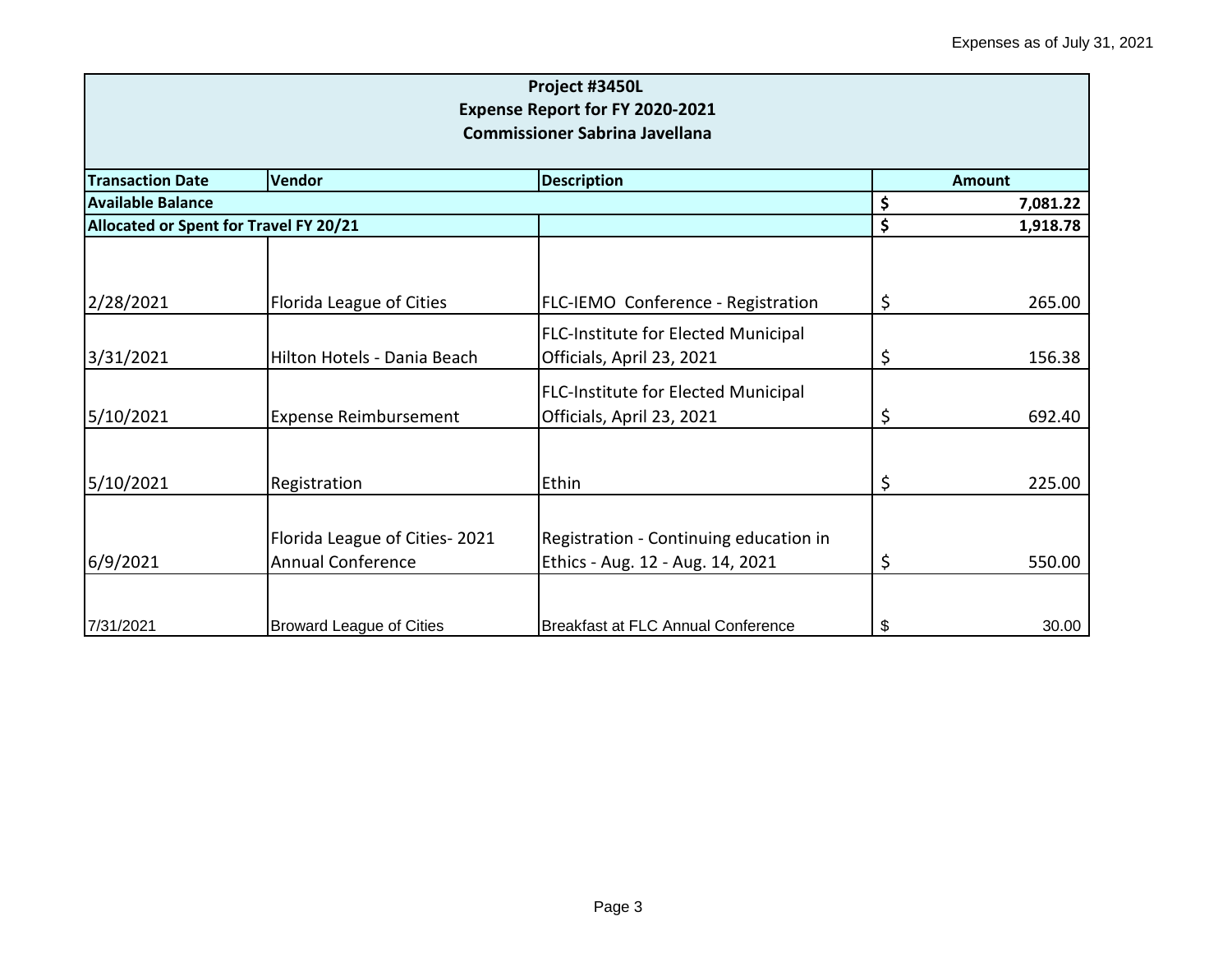| Project #3450E<br>Expense Report for FY 2020-2021<br><b>Commissioner Michele Lazarow</b> |                                        |  |   |          |  |
|------------------------------------------------------------------------------------------|----------------------------------------|--|---|----------|--|
|                                                                                          |                                        |  |   |          |  |
| <b>Available Balance</b>                                                                 |                                        |  | Ś | 9,000.00 |  |
|                                                                                          | Allocated or Spent for Travel FY 20/21 |  |   | \$       |  |
|                                                                                          |                                        |  |   |          |  |
|                                                                                          |                                        |  |   |          |  |
|                                                                                          |                                        |  |   |          |  |
|                                                                                          |                                        |  |   |          |  |
|                                                                                          |                                        |  |   |          |  |
|                                                                                          |                                        |  |   |          |  |
|                                                                                          |                                        |  |   |          |  |